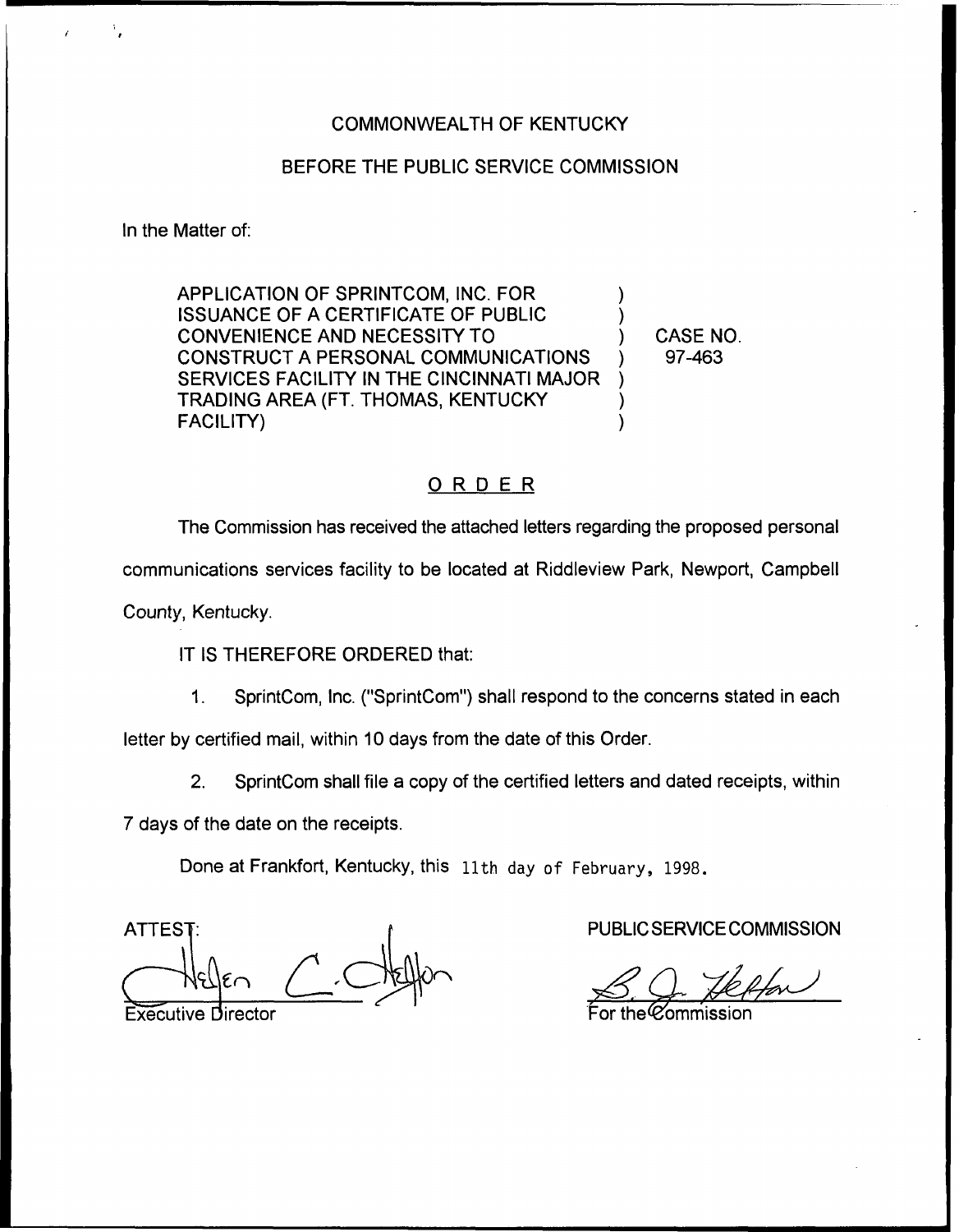

January 6, 1998

Ť

Executive Director Kentucky Public Service Commission P. O. Box 615 Frankfort, KY 40602

Reference: Docket No. 97-463 SprintCom, Inc.

<sup>I</sup> am absolutely positively opposed to the construction of a 143 foot monopole in Riddleview Park in Newport, Campbell County, Kentucky.

The residents of this South Newport area do not need or want an unsightly, ugly, and potentially dangerous monopole in our park which was developed and dedicated for children, not the Sprint Co., the politicians, and cell phone users.

My late husband gave this land to the City of Newport in order for the City to develop a playground for the children of Newport. He could have built additional houses on this land when he built the houses on Douglas Drive, but he felt that a park for children was more deserving. He did not ever intend for this land to be used for the financial enhancement of Sprint nor to be given away by the government bureaucrats.

Do you have absolute research data that proves conclusively that this ugly and unneeded tower for cell phones will not directly or indirectly adversely affect the health of all of the residents of this area?

<sup>I</sup> vote NO!

Delores C Shields

Delores C. Shields 16 Douglas Drive Newport, KY 41071

P.S. The attached maps of the area and monopole location as related to the existing houses is very poor - is this an example of Sprint's concern and care for the residents of South Newport?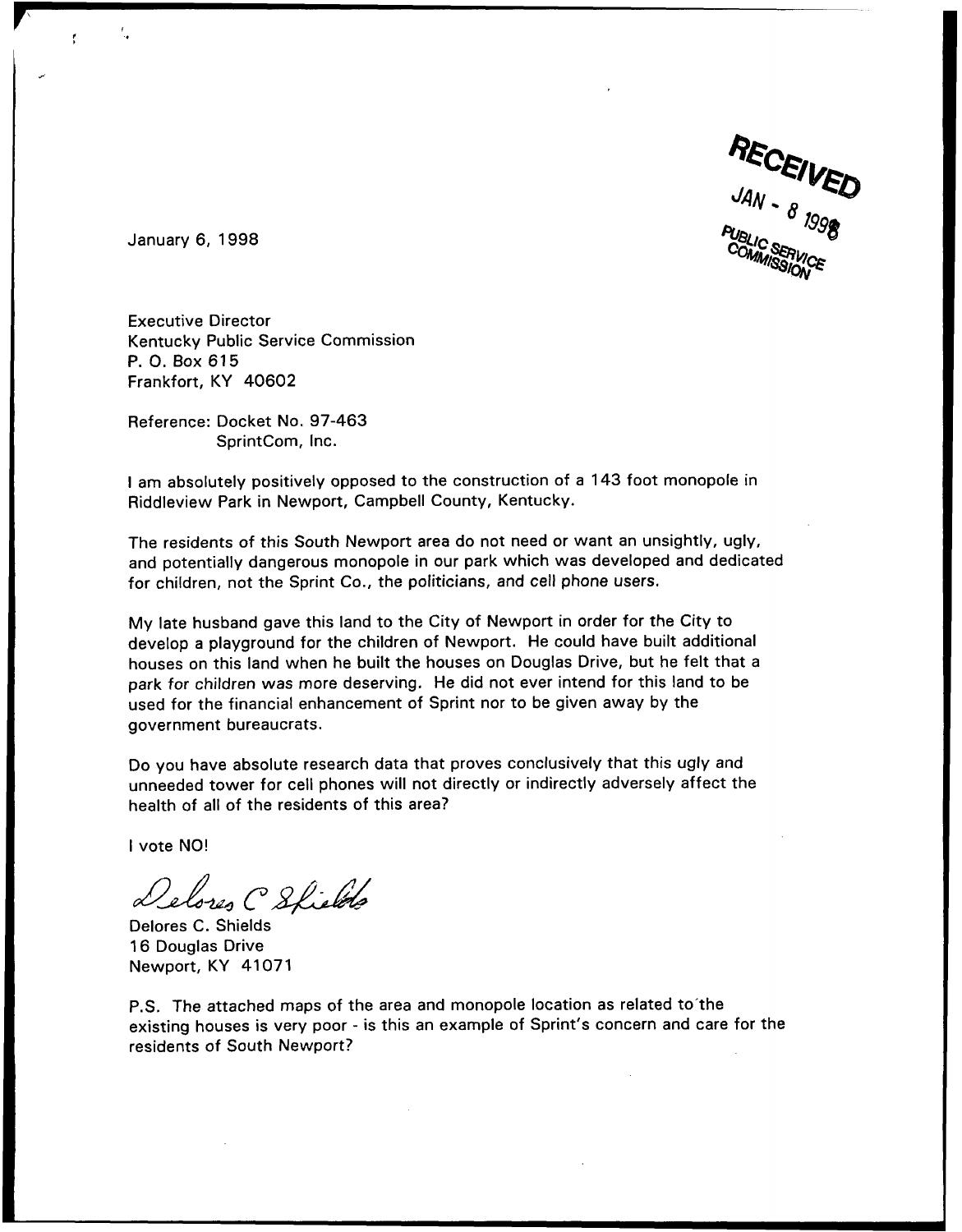

Τ

**CERTIFIED** 

2010年1月1日, 1月1日, 1月1日, 1月1日, 1月1日, 1月1日, 1月1日, 1月1日

 $\ddot{\phantom{a}}$ 

# Sprint PCS<sup>-</sup>

Cincinnati BTA<br>4605 Duke Drive<br>Mason, Ohio 45040-9056







Newport, KY 41071 Delores C. Shields 16 Douglas Drive

**OIOBILS** TAIOZECO9 107 02/18/19/17

SHIELDS XR MCKEE<br>2105 WOODBROCK ST<br>DENTON TX 74205-9250

**99 695-1950**  $\ddot{\phantom{1}}$  $\ddot{\phantom{0}}$ ا<br>ترجم **Book also state in the construction of the construction of the construction of the construction of the construction of the construction of the construction of the construction of the construction of the construction of th** 

 $\frac{1}{2}$ 

 $\ddot{\cdot}$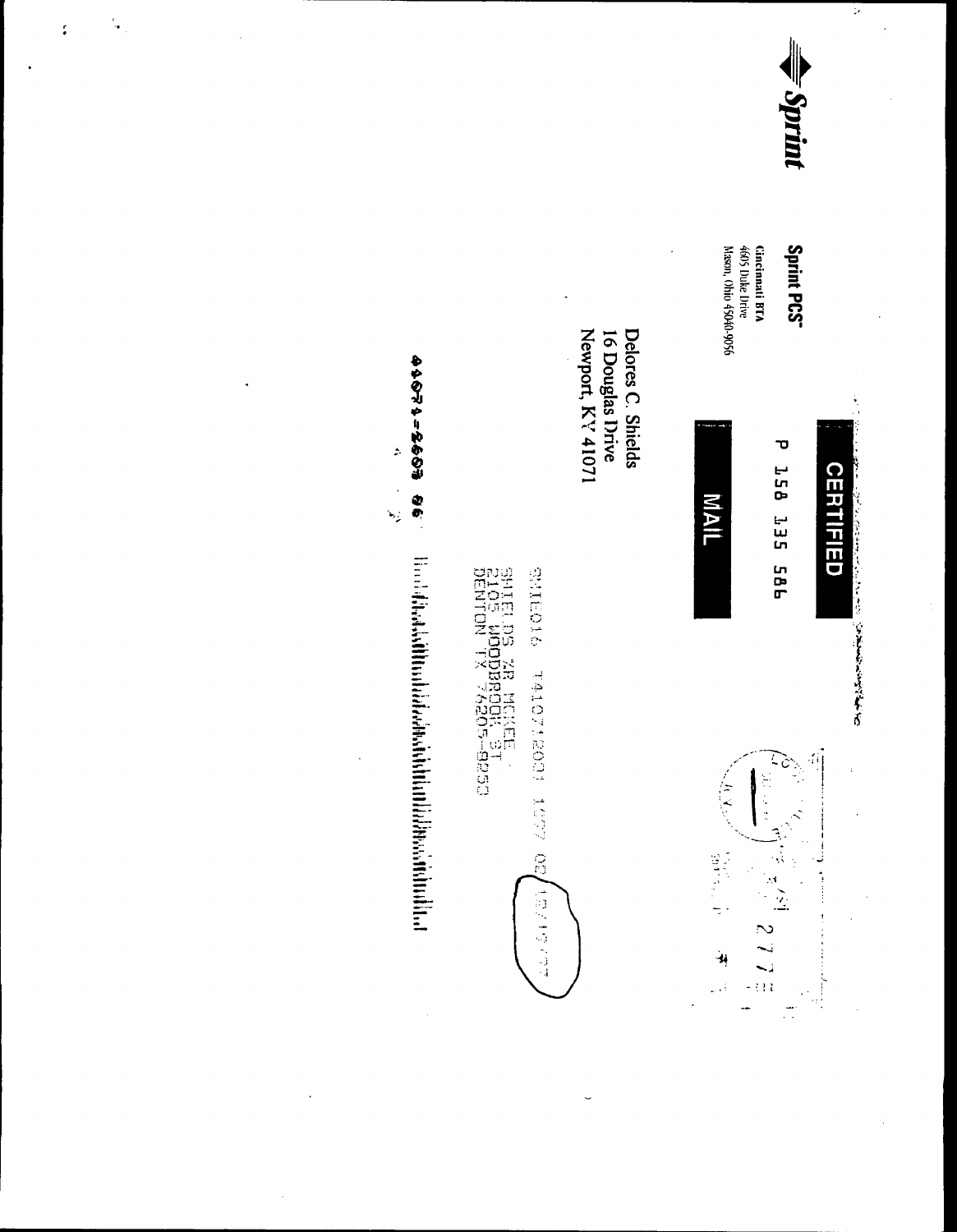JAN UMMISSION<sup>CE</sup>

2231 Joyce Ave. Newport, KY 41071 January 2, 1998

Executive Director Kentucky Public Service Commission PO Box 615 Frankfort, KY 40602

To Whom It May Concern:

 $\mathbf{v}_\bullet$ 

RE: Docket #97-463 Sprint Tower to be built adjacent to our property

We received your certified letter regarding the building of a Sprint Transmitter/Receiver within 500 feet of our property.

We DO have a concern about what provisions for drainage off of the hill are going to be made so as not to inundate our property with water.

Our former neighbors had done some landscaping before we bought our property in mid-June of 1992. (It was nice and dry then!) Within months of our arrival, they sold their property to the current residents. When the Fall rains began, we noticed how all of the water from our neighbor's property was running right into our yard and our basement! Our current neighbors did not cause this problem, nor were we aware that there was a problem when we purchased, Nevertheless, it has taken us years of home improvements and maintenance to remain relatively water-tight at this point. We would like to move on to a newer, larger home soon and do not need NEW problems to deal with.

So, we are very concerned about what your construction will do to the value and saturation levels of our property.

We would also like the promptness of a reply, as you have expected of us. Please let us know if there are going to be any public hearings about this proposal, since we would be very interested in attending.

Sincerely,

Mr. + Mrs. W.m. N. Heneke

Bill 8 Mary Huneke Residents of Newport, KY

- CC: Mayor Thomas Guidugli 8 Newport City Council Members
- RE: Communication from: SPRINT PCS Cincinnati BTA

4605 Duke Drive Mason, OH 45040-9056 Attn: Mark W. Dobbins Sandra F. Keene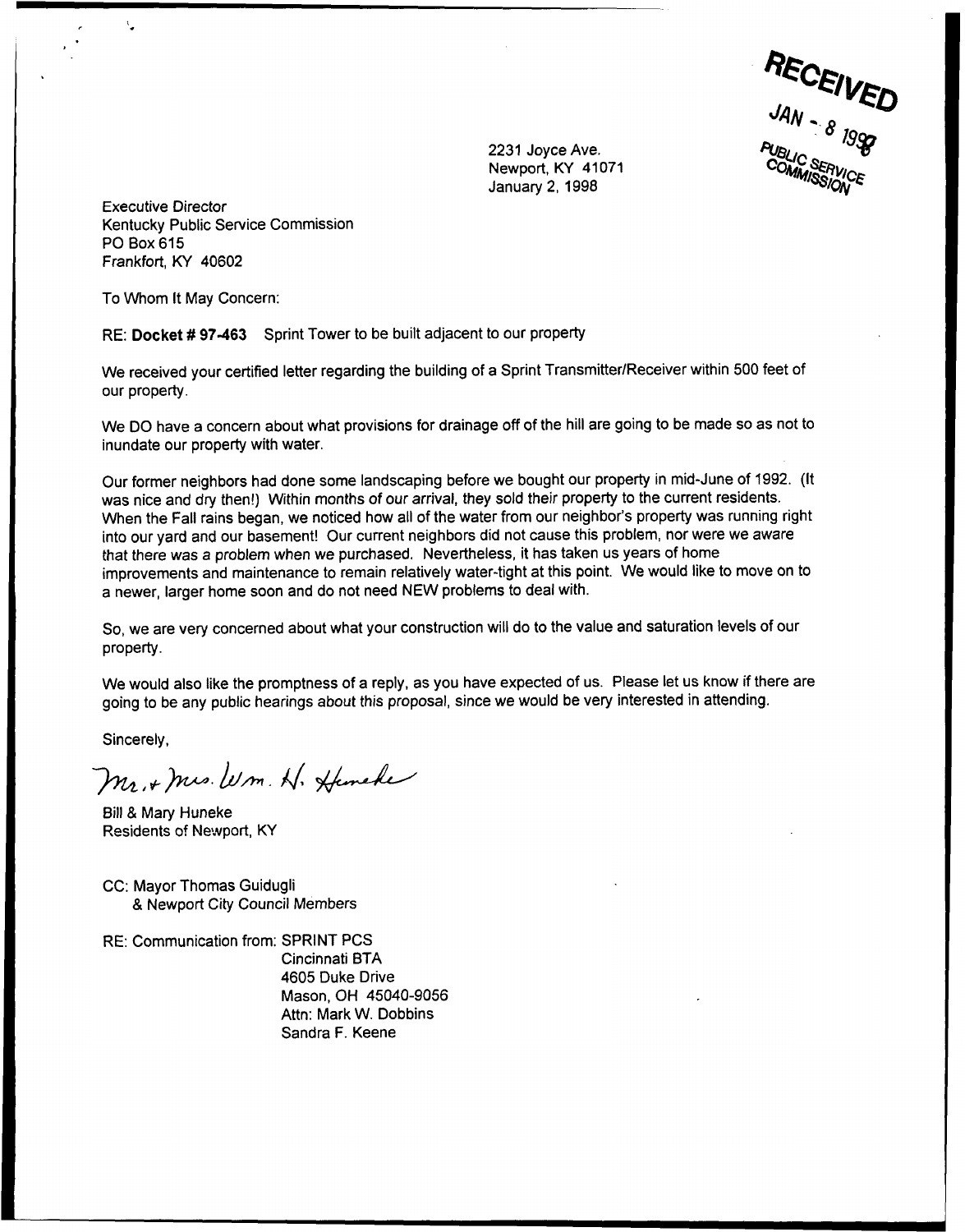December 15, 1997

Sprint PCS

Cincinnati BTA 4605 Duke Drive Mason, Ohio 45040-9056 Telephone: 533-336-5300

Per 12/18/97

William and Mary Huneke 2231 Joyce Avenue Newport, KY 41071

 $\Rightarrow$  Sprint

# RE: Public Notice - Kentucky Public Service Commission Docket No. 97-463

 $\frac{1}{2}$ 

Dear Mr. and Mrs. Huneke:

SprintCom, Inc., has applied to the Kentucky Public Service Commission for a Certificate of Public Convenience and Necessity to construct and operate a new facility to operate a personal communications telecommunications service ("PCS"). The facility will include a 143 foot monopole, with attached antennas extending upward for a total height of 150 feet; and an equipment shelter to be located in Riddleview Park, Newport, Campbell County, Kentucky. A map showing the location of the proposed new facility is enclosed. You are being notified because you own property within a 500-foot radius of the proposed monopole.

The Commission invites your comments regarding the proposed construction. You also have the right to intervene in this. matter. Your initial communication to the Commission must be received by the Commission within twenty (20) days of the date of this letter as shown above.

Your comments and request for intervention, if any, should be addressed to: Executive Director, Kentucky Public Service Commission, P.O. Box 615, Frankfort, Kentucky 40602. Please refer to Docket No. 97-463 in your correspondence.

Mark W. Dobbins Sandra F. Keene